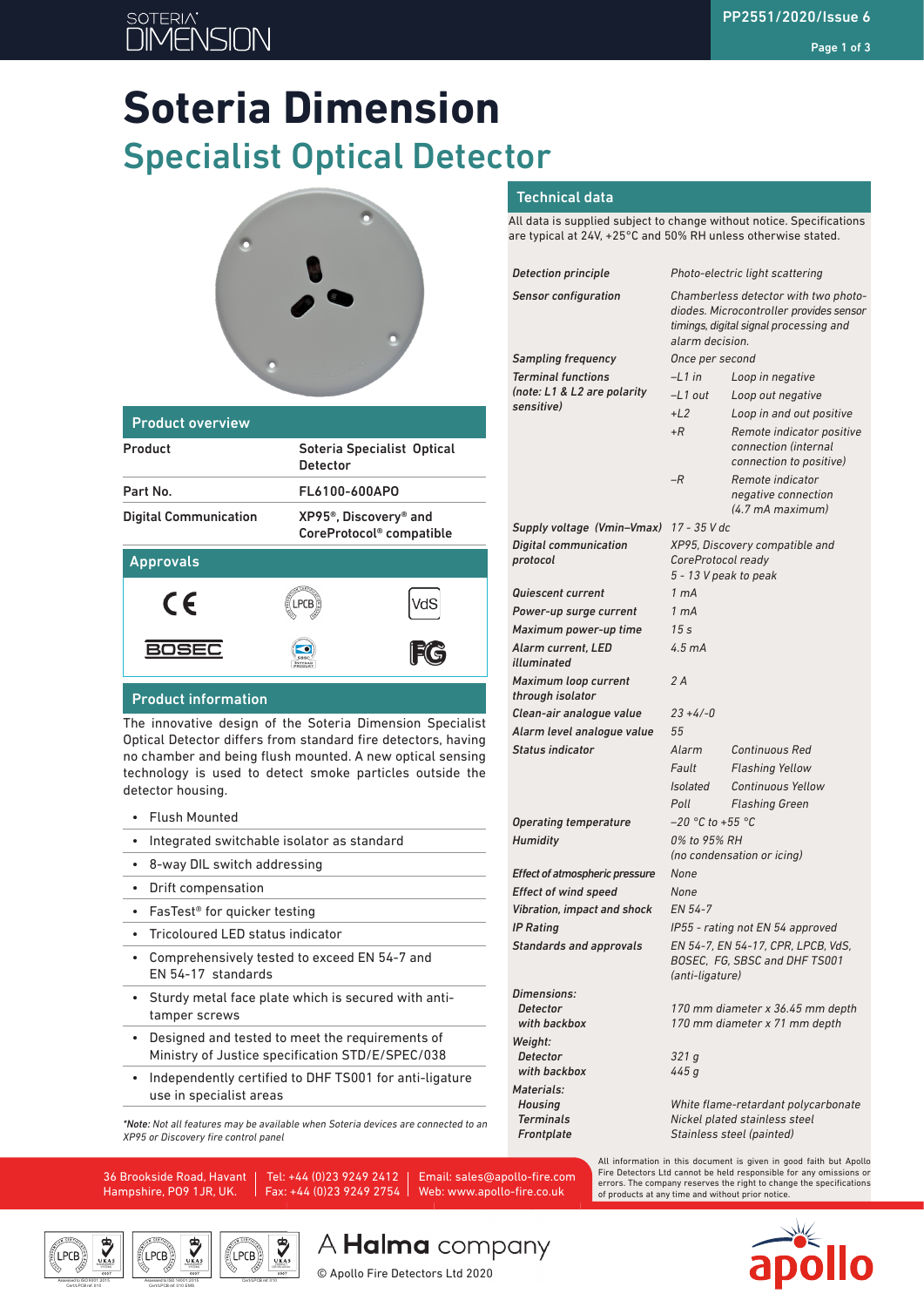# **SOTERIA**

#### Page 2 of 3

# Electrical description

The Soteria Dimension Specialist Optical Detector is designed to be connected to a two-wire loop circuit carrying both data and a 17 V to 35 V dc supply. A short-circuit isolator is also integrated into the detector head.

## **Operation**

The Soteria Dimension Specialist Optical Detector contains two daylight filtered photo-diodes and three IR emitters in different positions and angles. Different combinations of these are used to act as smoke sensors and proximity sensors, to measure the smoke level at the detector and to detect any physical obstruction or in the event of a fire.

As this detector is chamberless an IR LED emits light outside the detector. The light is scattered by smoke back towards the detector and registered by a photo-diode.

A pair of microprocessors control these sensors, setting the sensor timings and using a digital phase-sensitive detection algorithm to reduce noise and the effect of background light. They then provide digital filtering for transient rejection, compensation for drift and temperature, and ultimately make an alarm decision.

The mode of operation may be selected at the fire control panel (see Table 1).

| <b>Table 1: Soteria Dimension Specialist Optical</b><br><b>Detector operating modes</b> |          |                       |         |                                          |  |  |
|-----------------------------------------------------------------------------------------|----------|-----------------------|---------|------------------------------------------|--|--|
| Mode                                                                                    |          | <b>Response Value</b> |         | Minimum<br>Time to<br>Proximity<br>Fault |  |  |
|                                                                                         | $% / m*$ | $dB/m**$              | Seconds | Seconds                                  |  |  |
| 1                                                                                       | 4.8      | 0.27                  | 15      | 5                                        |  |  |
| $\mathcal{P}$                                                                           | 4.8      | 0.27                  | 30      | 5                                        |  |  |
| 3                                                                                       | 4.8      | 0.27                  | 15      | 10                                       |  |  |
| 4                                                                                       | 4.8      | 0.27                  | 30      | 10                                       |  |  |
| 5                                                                                       | 4.8      | 0.27                  | 30      | 15                                       |  |  |

\* Tested in grey smoke

\*\* Tested in oil mist to EN 54-7 standard

With the detection region external to the detector case, The Soteria Dimension Specialist Optical Detector is designed to be flush mounted, with a very low profile.

The device has a metal frontplate which can be locked into place using four anti-tamper screws. This enables the device to be installed in rugged environments where the devices may be susceptible to tampering.

Three LEDs provide status indication as detailed in the Technical Data table (see page 1).

The Soteria Dimension Specialist Optical Detector has been designed and manufactured in the UK to exacting standards using advanced simulation and development processes.

### Application

Fire detectors should always be installed in accordance with all local and national laws and codes of practice.

Optical smoke detectors are recommended for general use, particularly where there is a risk of slow burning fires.

#### Communication

The Soteria Dimension Specialist Optical Detector uses the Apollo digital CoreProtocol to allow more advanced control and configuration, whilst maintaining backwards compatibility with previous generations of Apollo products – Discovery and XP95. For future feature availability, please check with your panel partner.

It should be noted that not all features of the Soteria Dimension Optical Detector will be available when used with Discovery or XP95 fire control panels. If the Soteria Dimension Optical Detectors are used with XP95 fire control panels incorporating drift compensation algorithms, these must be disabled when communicating with the Soteria Dimension Optical Detectors.

#### Device Addressing

The device address may be set using an 8-bit DIL switch on the detector head.

**Note:** On mixed systems addresses 127 and 128 are reserved. Refer to system's panel manufacturer for further information.

#### Backward Compatibility

The Soteria Dimension Specialist Optical Detectors have been designed to operate on XP95 and Discovery loops.

#### EMC Directive 2014/30/EU

The Soteria Dimension Specialist Optical Detector complies with the essential requirements of the EMC Directive 2014/30/EU, provided that it is used as described in this data sheet.

A copy of the Declaration of Conformity is available from Apollo on request.

Conformity of the Soteria Dimension Specialist Optical Detector with the EMC Directive, does not confer compliance with the directive on any apparatus or systems connected to it.

#### Construction Products Regulation EU 305/2011

The Soteria Dimension Specialist Optical Detector complies with the essential requirements of the Construction Products Regulation EU 305/2011.

A copy of the Declaration of Performance is available from Apollo on request.